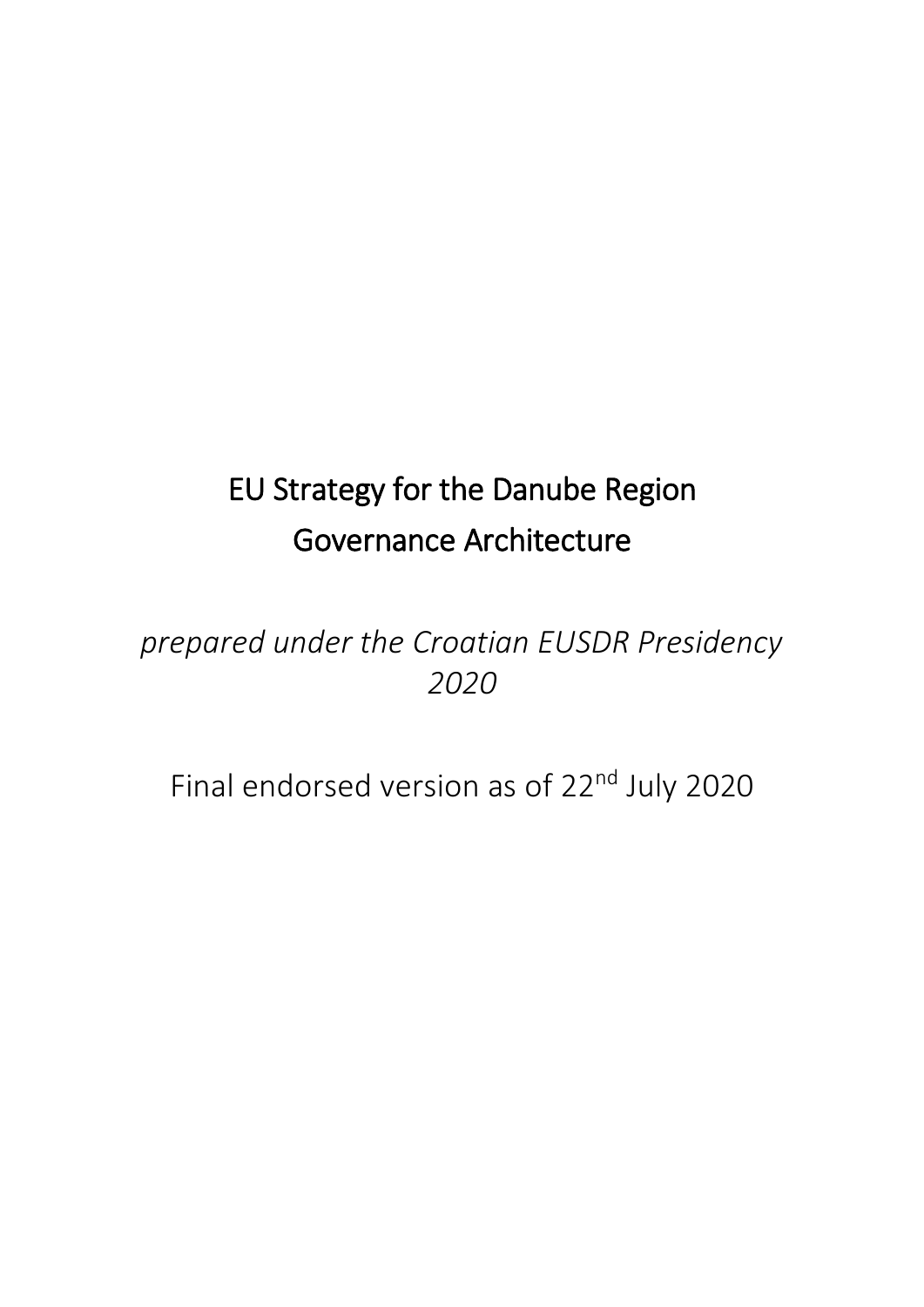## Contents

| ${\bf 1.~Background.}\hspace{1.0cm}.\hspace{1.0cm}.\hspace{1.0cm}.\hspace{1.0cm}.\hspace{1.0cm}.\hspace{1.0cm}.\hspace{1.0cm}.\hspace{1.0cm}.\hspace{1.0cm}.\hspace{1.0cm}.\hspace{1.0cm}.\hspace{1.0cm}.\hspace{1.0cm}.\hspace{1.0cm}.\hspace{1.0cm}.\hspace{1.0cm}.\hspace{1.0cm}.\hspace{1.0cm}.\hspace{1.0cm}.\hspace{1.0cm}.\hspace{1.0cm}.\hspace{1.0cm}.\hspace{1.0cm}.\hspace{1$ |  |
|------------------------------------------------------------------------------------------------------------------------------------------------------------------------------------------------------------------------------------------------------------------------------------------------------------------------------------------------------------------------------------------|--|
|                                                                                                                                                                                                                                                                                                                                                                                          |  |
|                                                                                                                                                                                                                                                                                                                                                                                          |  |
|                                                                                                                                                                                                                                                                                                                                                                                          |  |
|                                                                                                                                                                                                                                                                                                                                                                                          |  |
|                                                                                                                                                                                                                                                                                                                                                                                          |  |
|                                                                                                                                                                                                                                                                                                                                                                                          |  |
|                                                                                                                                                                                                                                                                                                                                                                                          |  |
|                                                                                                                                                                                                                                                                                                                                                                                          |  |
|                                                                                                                                                                                                                                                                                                                                                                                          |  |
|                                                                                                                                                                                                                                                                                                                                                                                          |  |
|                                                                                                                                                                                                                                                                                                                                                                                          |  |
|                                                                                                                                                                                                                                                                                                                                                                                          |  |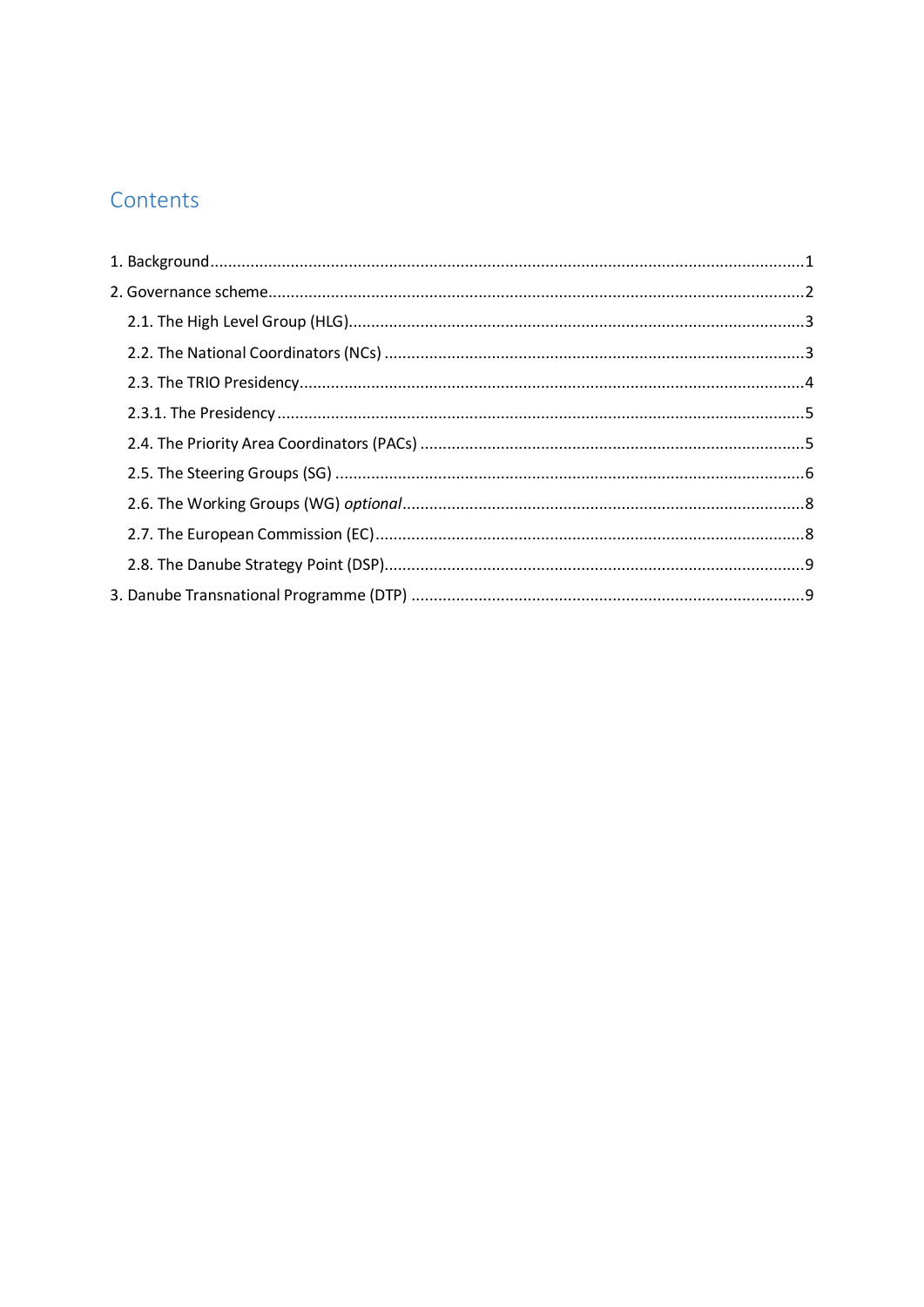## <span id="page-2-0"></span>1. Background

The governance of the EU Strategy for the Danube Region (EUSDR) plays a strategic role for the implementation of its actions and the achievements of its objectives, targets and overall goals. Participating states and key stakeholders have made great efforts to build and ensure an effective and efficient governance for the EUSDR at all levels. However, during the past years we have been witnessing a number of negative trends when it comes to management and work in the field: weak participation in meetings, lack of ownership and commitment, insufficient resources, high staff fluctuation, shortcomings in implementation and follow-up of the actions etc. Also the second *Report from the EU Commission on the implementation of EU macro-regional strategies<sup>1</sup> published in January 2019* identified the following areas for further improvement of the EUSDR:

- Strengthen the ownership and commitment of line ministers by emphasizing the potential benefits which the EUSDR may bring and invite them to duly empower the officials representing their ministries at SG meetings;
- Ensure a balanced distribution of Priority Area coordination roles;
- Continue to seek synergies and complementarities with existing instruments and organizations newly emerged or already operating in the region;
- Encourage a continuous participation of all relevant Commission DGs in SG meetings;
- Improve the dialogue between the EUSDR and ESI Funds/IPA authorities in order to identify and fund a broader range of projects and actions in the mainstream programmes;
- Enhance exchange of experiences among programmes which are already funding, or plan to fund, macro-regional relevant projects, even across macro-regional strategies;
- Promote actions, in line with the EUSDR priorities, which bring added value to the EU enlargement process in Western Balkan states;
- For the next generation of the transnational programme covering the EUSDR, find a better balance between IPA and ERDF funds.

Following *the Joint statement of the Ministers of Foreign Affairs of the participating states of the EUSDR*  and European Commission 2015<sup>2</sup>, this document, which aims at simplifying the interplay between key EUSDR implementers, provides a clarification of their roles.

The Strategy seeks to make best use of what is available in the region (funds, knowledge, capacities etc.), which means that all stakeholders must take responsibility. At this point, better governance must clarify what is essential for the success of our joint approach, including stronger responsibility by EUSDR participating states.

It appears that improvements are especially required in the field of a stronger political leadership and commitment, effective decision-making and greater clarity in the organization of work. We should aim

 $\overline{a}$ <sup>1</sup> COM(2019) 21 final and accompanying document SWD (2019) 6 final, 29.01.2019 https:// ec.europa.eu/regional\_policy/sources/cooperate/macro\_region\_strategy/pdf/2\_implementation\_en.pdf

<sup>&</sup>lt;sup>2</sup> https://danube-region.eu/download/150513\_brussels\_joint\_statement\_drs/?wpdmdl=616&refresh=5d5fe01d4db2815665 64381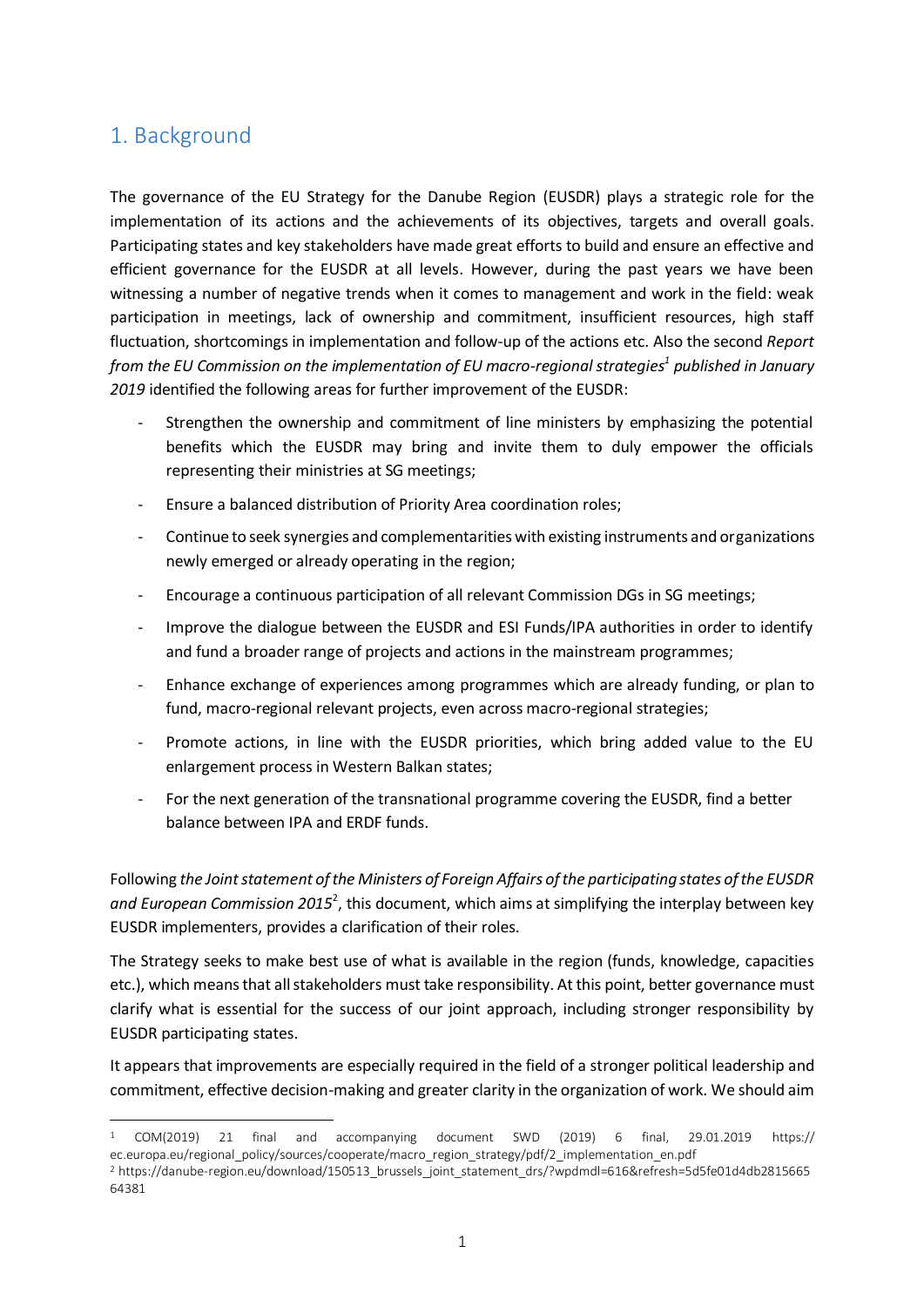at a smarter use of existing resources, building on synergies in relevant existing processes, and understand that all governance levels are interrelated and interdependent in the way described in this document.

The main goal of this paper is to:

- improve coordination and cooperation in view of further enhancing the commitment to the Strategy and its effective implementation;
- support the development of the necessary administrative capacity to ensure that political commitment translates into effective implementation.

The key is to empower relevant stakeholders and implementers (NCs, PACs, SGs, etc.) and increase the ownership of the relevant line ministries on the national level. Such empowerment also improves mobilization of regions, cities, agencies and institutions such as universities, private businesses and civil society, encouraging them to network, cooperate and participate in the implementation and development of the Strategy.

To achieve the above mentioned, a lean governance structure, effective decision making and clear competence distribution should be in focus.

#### <span id="page-3-0"></span>2. Governance scheme

This chapter defines the roles and responsibilities of the High Level Group on macro-regional strategies, the National Coordinators, the TRIO Presidency, the Presidency, the Priority Area Coordinators, the Steering Groups, the Working Groups, the European Commission and the Danube Strategy Point in implementing the EU Strategy for the Danube Region.



*EUSDR governance structure (source[: http://www.danube-region.eu/\)](http://www.danube-region.eu/)*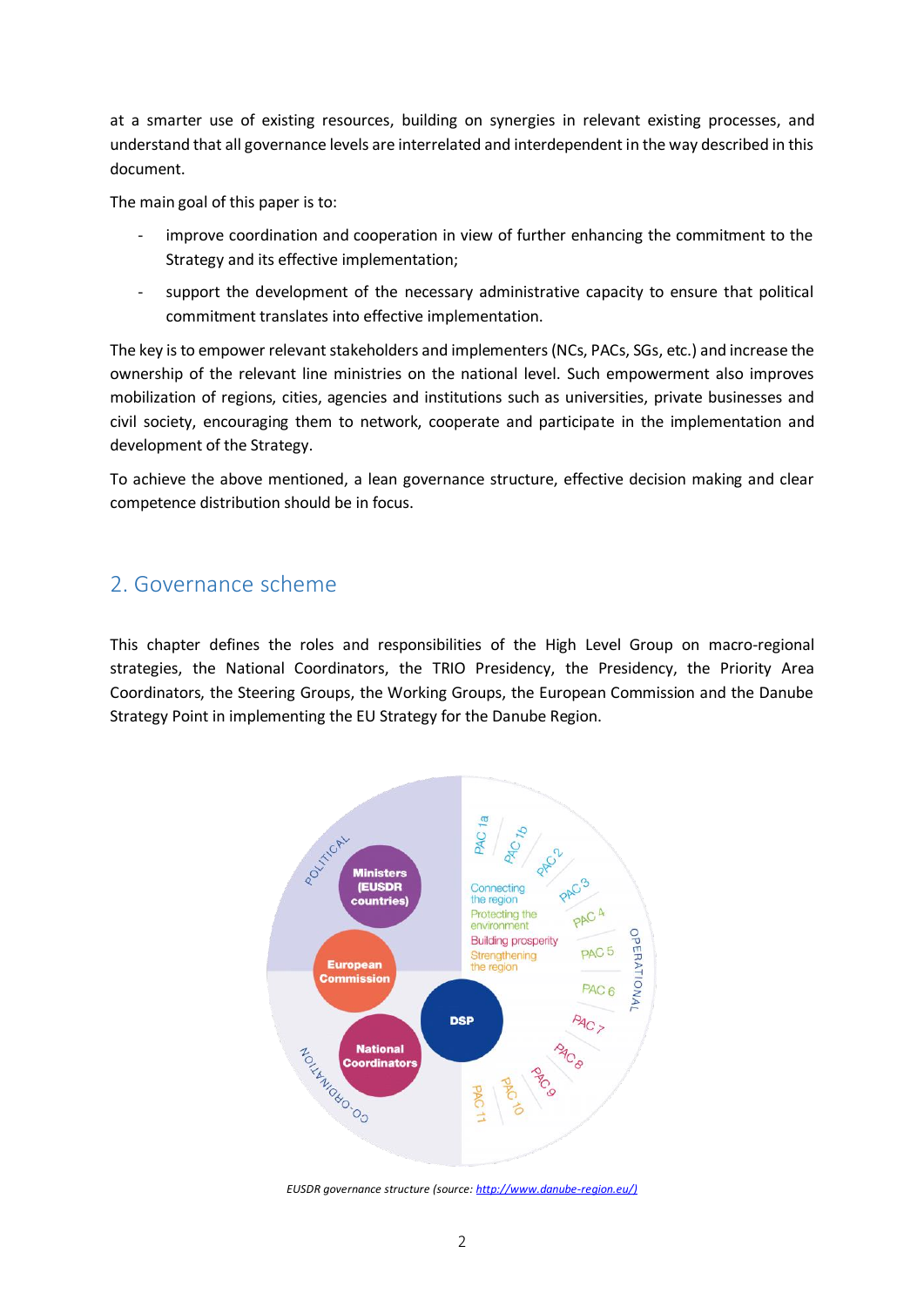#### <span id="page-4-0"></span>2.1. The High Level Group (HLG)

The High Level Group (HLG) on macro-regional strategies (MRS) advises the European Commission (EC) on the coordination and monitoring of macro-regional strategies. It is made up of official representatives from all EU Member States and the non-EU states participating in the MRS. The HLG ensures coordination and monitoring across all MRS, assesses progress made in their implementation and may provide policy orientation and strategic guidance. It is the overarching forum where the approaches and practices in each MRS are compared to maximize the leverage and impact.<sup>3</sup>

The Commission's biennial report on the implementation of macro-regional strategies and the annual HLG meetings provide important overall strategic guidance also for the individual MRS.

#### <span id="page-4-1"></span>2.2. The National Coordinators (NCs)

The NCs are the focal point on the national level and they form the decision-making body of the Strategy. They are the core strategic decision-makers within the governance structure of the EUSDR. They also have a strategic coordination function of the Strategy within their state.

NCs are appointed, and recalled, in written form by their government / respective institution (e.g. line ministry). Each participating state has to officially nominate an NC and / or one or more deputies. They constantly keep the incumbent Presidency and the European Commission updated as soon as changes occur.

As the participating states are governing the EUSDR and they are the sole owners of the Strategy, the key role of NCs, with support of the Danube Strategy Point (DSP) upon request, is to coordinate, guide and monitor the participation of their state in the implementation of the EUSDR including all 12 Priority Areas (considering SG and PAC meetings, etc.), and to liaise with their national line ministries and other relevant organizations to motivate them to consider and implement the EUSDR in their policy field. Hence, they strive for monitoring the progress of the Strategy at macro-regional / national / regional / local level and for contributing to the Strategy's progress by identifying national and transnational needs and putting common solutions on the agenda, bearing in mind the national specificity of each participating state. To enable this monitoring, NCs should be provided with all available reports on the functioning of the Strategy, in particular those of the DTP and the EC. They can request specific reports from the DSP or external expertise. NCs will discuss the evidence and consequences of that monitoring at least once per year. NCs facilitate coordination, consultation and implementation in each state, by identifying relevant contacts, and above all, by advancing practical aspects of the work.

NCs also promote the EUSDR and its visibility and pursue continuous dialogue with relevant macroregional / national / regional / local stakeholders of key developments and ongoing initiatives, aiming also at facilitating the involvement of relevant stakeholders.

NCs encourage the mutual exchange with relevant programmes (in particular their managing authorities) / financial instruments, aiming at better alignment of policies, resources and funding at

 $\overline{a}$ 

<sup>&</sup>lt;sup>3</sup> Further information on the High Level Group is availabl[e here.](https://ec.europa.eu/transparency/regexpert/index.cfm?do=groupDetail.groupDetail&groupID=2455)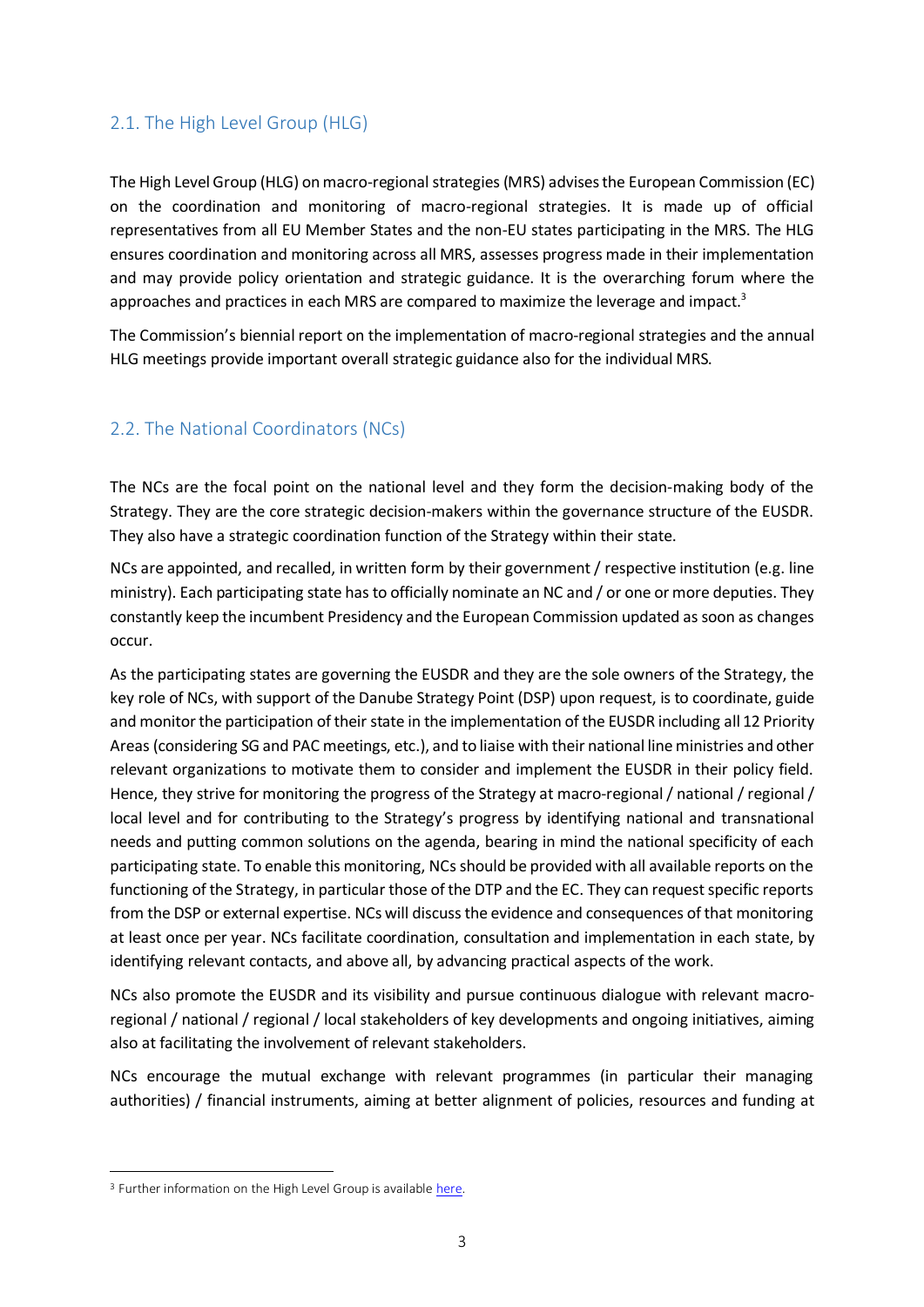national and macro-regional level. This also comprises keeping close contact with the political level in order to secure reciprocal feedback and adjustment, for instance with relevant ministers.

NCs meet at least twice per year including one joint meeting between NCs and PACs. The meetings are organized and chaired by the state holding the rotating Presidency, with the support of the EUSDR TRIO Presidency, the EC and the DSP. NCs define Rules of Procedure for their meetings.

NCs functions include:

- Coordinating and keeping an overview of the active participation of their state in the implementation of the Strategy;
- Acting as interface and link between the operational / management level (PACs, SG, etc.) and the political / ministerial level;
- Informing and involving the ministerial level, as appropriate;
- Ensuring coordination with existing national, regional and local cooperation organizations, as appropriate;
- Raising awareness for the EUSDR and the Danube Region within relevant ministries, for possible stakeholders, as well as the broader public;
- Agreeing to the annual work programme of a rotating Presidency, incl. the thematic priorities of major events;
- Proposing possible revisions of the Strategy and / or the Action Plan;
- Facilitating linkages between PAs (together with PACs);
- Guiding communication, information and publicity about the Strategy;
- Upon request and agreement, providing support and guidelines for the orientation of the EUSDR Annual Forum (e.g. setting the agenda);
- Endorsing a monitoring and evaluation framework;
- Providing leadership for and ownership of the DSP (taking into account the specific requirements following the fact that the DSP is implemented as a DTP project);
- Reporting (via Presidency) to the High Level Group (HLG) on macro-regional strategies;
- Being the guardian of the proper functioning of the governance of the EUSDR, any noncompliance with the principles in this document, affecting the proper functioning of the Strategy, shall be discussed by the NCs.

#### <span id="page-5-0"></span>2.3. The TRIO Presidency

For securing coherency, ensuring strategic stability and greater continuity of the work between Presidency cycles, regular coordination between the incumbent Presidency, the past and the future Presidency is proactively pursued.

The TRIO Presidency has a clear supportive role for the incumbent Presidency. Regular exchange on strategic and coordinative issues has to be secured and Trio meetings are held back-to-back with NC meetings and joint NC and PAC meetings.

EC and DSP are invited to participate in the TRIO Presidency meetings.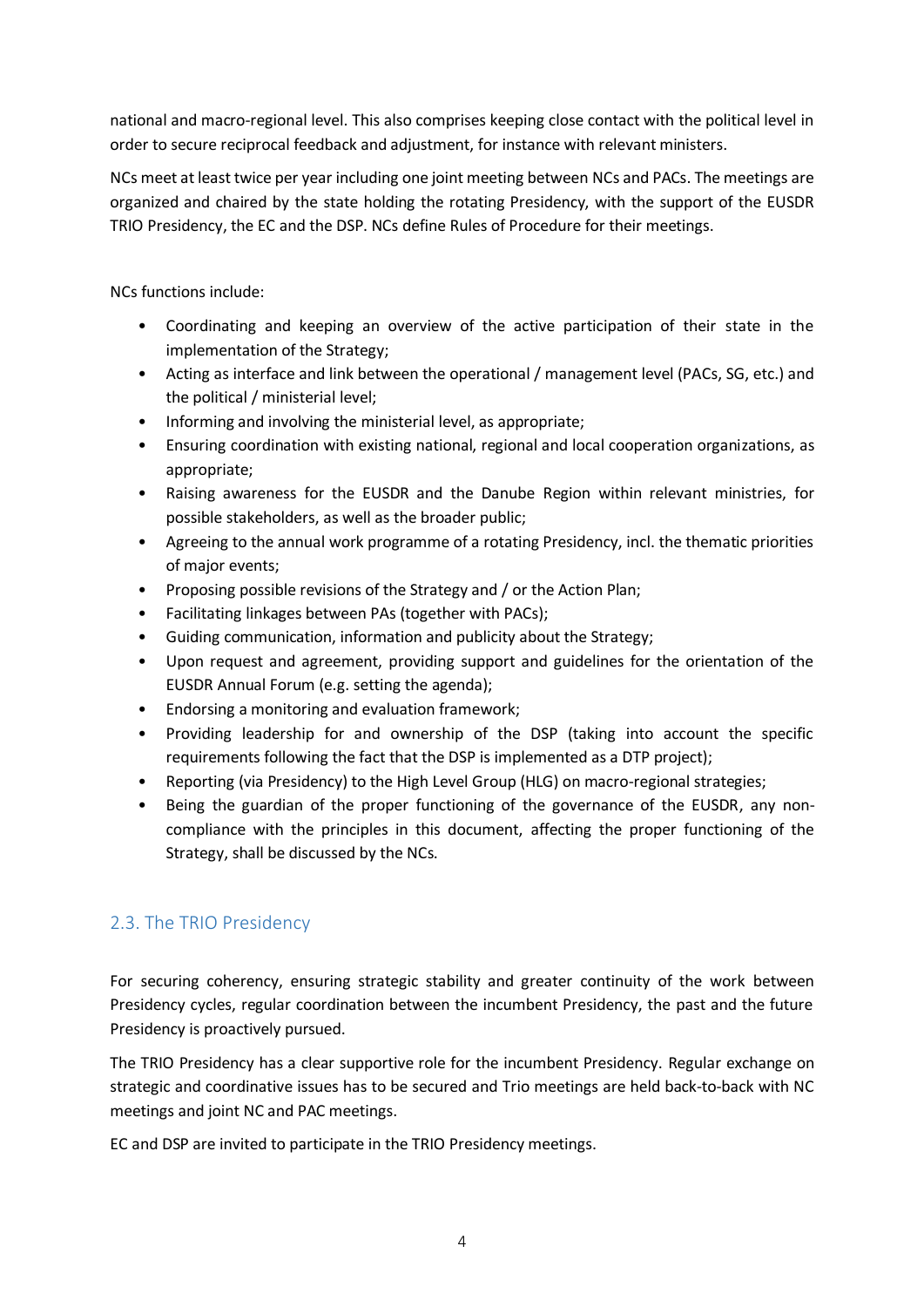The incumbent Presidency, after consultation within the TRIO Presidency, prepares all major meetings and documents.

If so agreed by the NCs, the TRIO Presidency (via incumbent Presidency) represents the NCs vis-à-vis the European political level (e.g. addressing jointly agreed letters on behalf of all NCs to the European Parliament, etc.).

#### <span id="page-6-0"></span>2.3.1. The Presidency

Pursuing a rotation principle, the EUSDR Presidency is taken over by an EUSDR participating state for a one-year period. The Presidency via rotation principle follows the alphabetical order of the participating states with their official English name<sup>4</sup>.

The incumbent Presidency proactively performs the coordination among NCs and PACs, supported by DSP and in cooperation with the EC and strives to facilitate decision-making and cooperation.

The Presidency will organize and chair at least one meeting of NCs, one meeting of PACs and one joint meeting of NCs and PACs, with the support of the EUSDR TRIO Presidency and the DSP, in cooperation with the EC.

The incumbent Presidency is in charge of hosting the Annual Forum, ideally back-to-back with a ministerial meeting where a ministerial declaration should be adopted in order to raise the political profile of the EUSDR, in cooperation with the EC and with the support of DSP.

The main purpose of such a ministerial meeting, convening ministers from all 14 Danube Region states, in charge of an EUSDR or a specific sectoral policy, is to give strategic guidance and secure political commitment both at national and European level. The adopted ministerial declaration should have an impact on the objectives to be reached and the way the related public (sector) policy is being implemented in the Danube Region.

#### <span id="page-6-1"></span>2.4. The Priority Area Coordinators (PACs)

Twelve Priority Areas (PAs) represent the Danube Strategy's fields of action in which the Strategy is contributing to improvements (either through tackling the main challenges or through seizing the main opportunities). The twelve PAs are grouped into four Pillars.

The PAsrepresent the most important and vital components of the Strategy. PACs and the SG members represent the expertise in the respective sector and drive forward the overall process, identifying key sectors for action and adopting the most suitable goals to implement actions. Having the overview of the sector, they can identify key processes leading to fulfilment of the Strategy's goals through different actions and through selecting how to best implement solutions.

Each Priority Area is managed by two or more PACs coming from different Danube Region states. Each participating state should be authorized as Coordinator of a Priority Area, if willing and able to do so. PACs are appointed and recalled in written form by their government and should have sufficient

 $\overline{a}$ <sup>4</sup> Austria, Bosnia and Herzegovina, Bulgaria, Croatia, Czech Republic, Germany (incl. Baden-Württemberg and Bavaria), Hungary, Montenegro, Republic of Moldova, Romania, Serbia, Slovak Republic, Slovenia, Ukraine.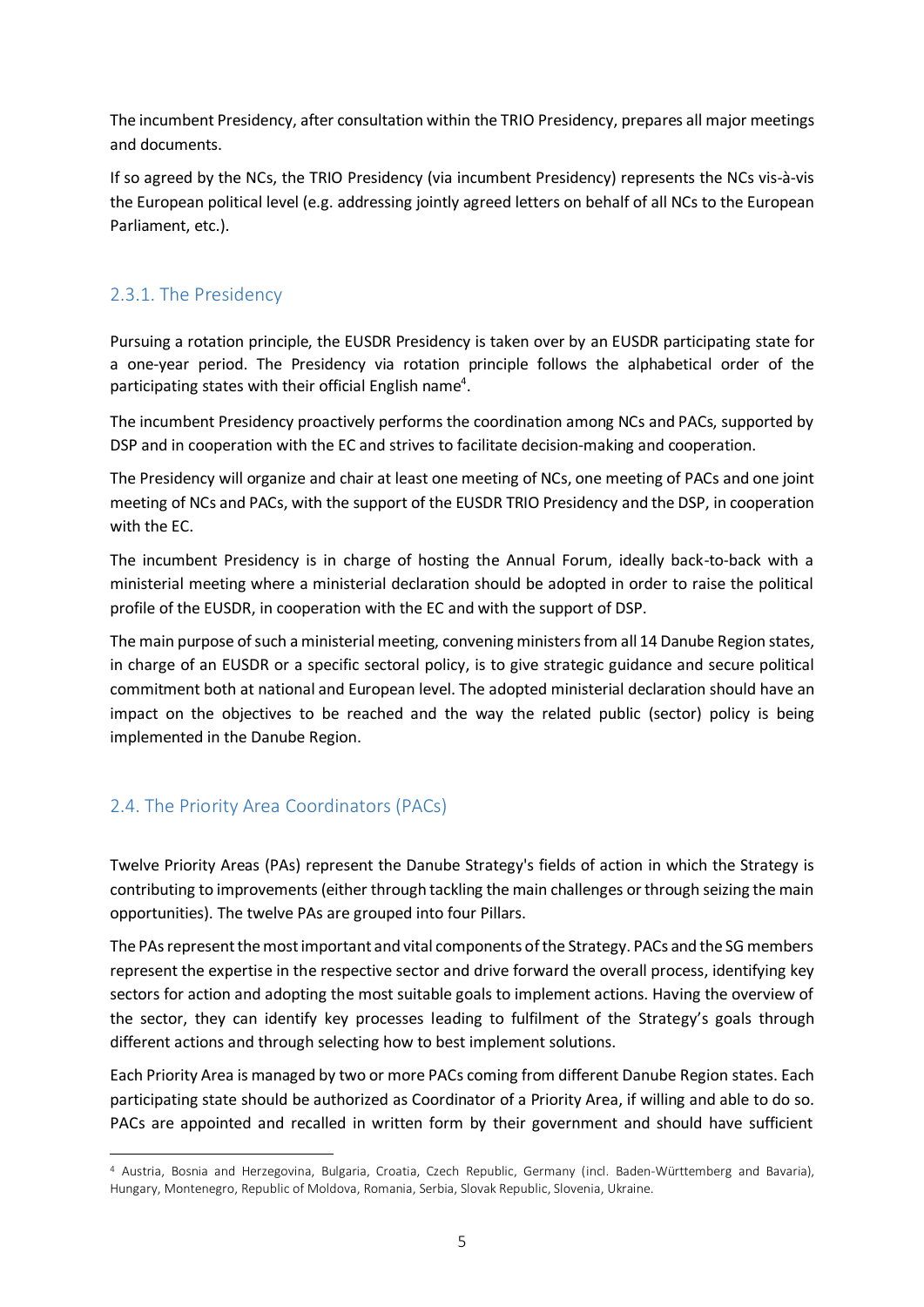capability, mandate and resources to fulfil their tasks for the Strategy. The list of PACs needs to be approved by the NCs. PACs keep the incumbent Presidency, the EC and the DSP updated in case changes occur.

The PACs are key facilitators of the Strategy and serve as a strong liaison between their PA's groups of actors by offering a platform for exchanging and coordinating initiatives, stakeholders, policy processes and information. They work on the implementation of related PA actions, in close contact with the EC and relevant EU agencies, together with relevant stakeholders at different territorial level (EU, international, national, regional, local) and of different background (inter-governmental, nongovernmental, experts, academia, multipliers, civil society, financial instruments etc.).

Identifying key processes leading to fulfilment of the Strategy's goals, PACs have an interface and mediating function: they are in charge of coordination, implementation and communication in their specific PA. Their work is purely transnational, inter-sectorial and inter-institutional. PACs act on behalf of all participating states.

PACs with the support of Steering Group (SG) members should assess the situation of each policy area to identify which drivers could be better used, and which barriers must be overcome, if need be. They may then make recommendations to NCs on possible ways to tackle the identified problems, where appropriate. Regular participation of the EC (DG REGIO and line DGs) representatives should be sought in the meetings of the SGs.

The PACs have to monitor and report, as well as communicate their activities to a wider public. For the communication, they should review and update their websites and strive for a consistent "branding" of the EUSDR with the support of the DSP.

PACs may issue Letters of Recommendation for projects in line with their relevant actions based on the decision of the Steering Group.

PACs define Rules of Procedure for their meetings.

#### <span id="page-7-0"></span>2.5. The Steering Groups (SG)

SGs are the central executive and decision-making bodies at PA level regarding objectives, formats and emphases of cooperation and future developments. SG members are "the expert drivers of the dayto-day implementation", who decide on the joint work within the PA together with the PACs and who provide advice and assistance.

The SG represents the key national authorities in the relevant field. As a general principle, PACs aim at securing transparency towards SG members. The work of the SGs is both transnational, inter-sectorial, inter-institutional and aiming at an effective embedding into the various national contexts.

SG members are appointed and recalled in written form by their government and should have sufficient capability, mandate and resources to fulfil their tasks for the Strategy. The PACs update the incumbent Presidency as soon as changes occur.

Non-ministerial / governmental key implementers and others may also attend the SG meetings as observers upon invitation. Non-ministerial key implementers make significant contributions acting also as a link to other networks, such as international organizations (e.g. WTO, ICPDR, Carpathian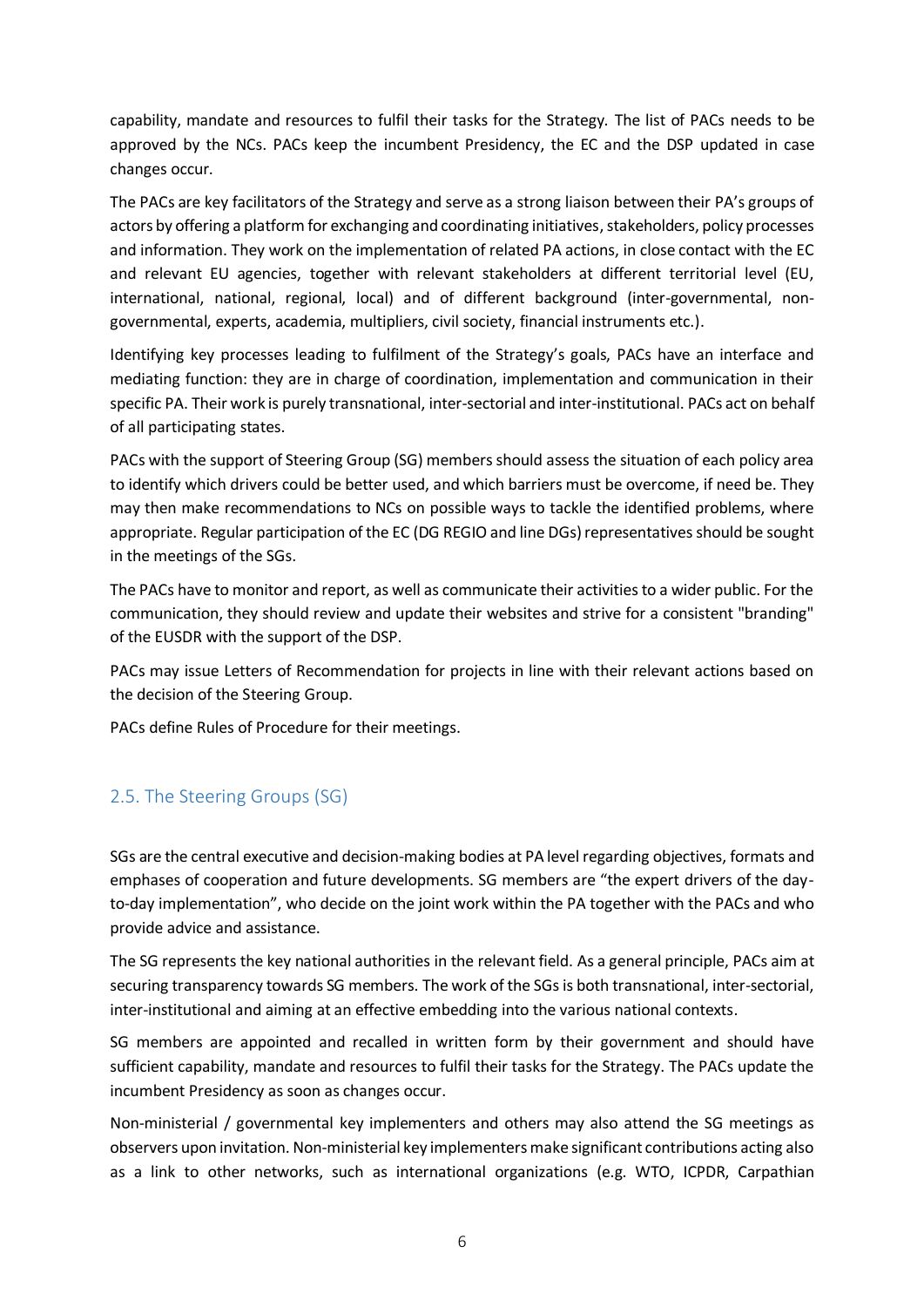Convention), NGOs, trade unions, chambers of commerce, universities and local authorities, thus helping to bring the Strategy "closer to the people".

SG members also support the PACs in reporting and evaluation of the EUSDR – they identify progress related to the improvements of the actions and projects and achievement of targets. They also regularly provide information/reports on their work to their state's NC and the line ministers responsible for PA issues, ensuring a permanent communication flow at the political and operational levels of the Strategy.

Each SG shall define Rules of Procedure for its meetings.

#### *SG functions include:*

- Making appropriate and realistic efforts to cooperate towards the formulated targets;
- Identifying actions / projects to be included in the Action Plan, ensuring that they comply with the Pillars' objectives, including crosscutting and horizontal aspects and ensuring their implementation;
- Preparing and regularly updating the Roadmap of Actions of the Priority Area (detailing commonly agreed milestones, setting their deadlines, linking with related projects, tracking status of achievement etc.);
- Identifying relevant funding sources for the actions/projects selected and facilitating and following up implementation of actions/projects, including monitoring and evaluation;
- Ensuring linkages with the other PA Steering Groups;
- Liaising with Managing Authorities/ National IPA or ENI Coordinators of EU programmes in EU and non-EU states;
- With the support of the EC, liaising with: relevant EU programmes managed directly by the Commission; international financial institutions, regional cooperation organizations, etc.;
- Convening and preparing meetings of relevant line ministers in cooperation with the NCs;
- Submitting to the NCs policy proposals and recommendations for revisions of the Action Plan;
- Updating targets, references etc. which do not change the Action Plan substantially, in close dialogue with the EC (substantial changes remain the sole competence of the NCs);
- Support the reporting and evaluation of the Strategy they identify progress related to the progress in actions and projects and achievement of targets;
- Reporting on PA progress towards EC and DTP will be done by PACs.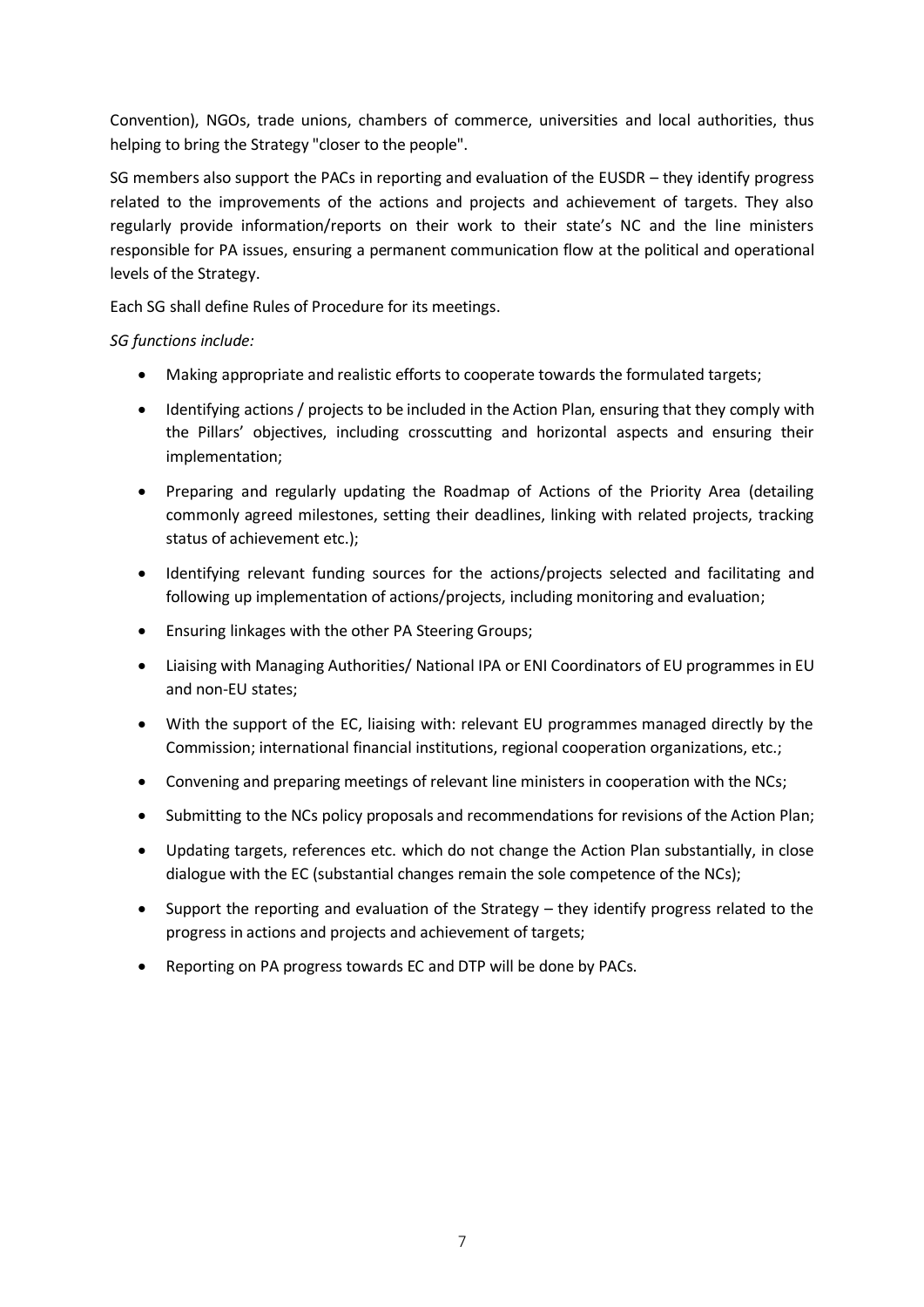#### <span id="page-9-0"></span>2.6. The Working Groups (WG) *optional*

PACs are in charge of setting up appropriate operational working structures, best suited to implement the actions, to agree on a work programme between the stakeholders involved and to trace progress achieved. For these tasks, PA sub-groups can be installed, such as working groups, task forces or advisory bodies around sub-themes.

#### <span id="page-9-1"></span>2.7. The European Commission (EC)

The overall role of the Commission is that of a strategic adviser, i.e. to play a key role in providing strategic coordination of the macro-regional strategies where its involvement brings a clear added value. EC also plays a leading role in the strategic coordination of the Strategy and promotes that it is taken in due account in all relevant EU policies and instruments; it has an essential role in all four EU macro-regional strategies through the Directorate General for Regional and Urban policy (DG REGIO). EC strategically supports the implementation of the EUSDR in cooperation with the participating states, Council and European Parliament. With its institutional background, it helps comparing the functioning of MRS and gives a possibility to promote alignment mostly between MRS and transnational cooperation programmes (also known as Interreg B), but also in case of other EU programmes. DG REGIO is also a key adviser when it comes to prioritizing policies and strategic frameworks.

DG REGIO actively pursues strategic coordination at policy level (Council, European Parliament, Committee of Regions, European Economic and Social Committee, EC line DGs, NCs) and seeks to better interlink and align the Strategy with programmes during programming and implementation (i.e. EU, national, regional, centrally managed funding instruments). DG REGIO actively promotes the embedding of the EUSDR both at the strategic document level (e.g. Partnership Agreements, Operational Programmes etc.) and at operational level (for instance through practical advice and good examples). This is done, inter alia, by promoting continuous dialogue between EC actors (DG REGIO/NEAR state desk officers, desk officers from line DGs) and programme bodies (Managing Authorities, Joint Secretariats, intermediate bodies).

Furthermore, DG REGIO promotes and facilitates the dialogue and involvement of stakeholders within the Danube Region, within the EU (line DGs, programmes, platforms, and other stakeholders) and across macro-regional strategies – in thematic or procedural terms. This also comprises the exchange of information, good practices, lessons learned and solutions perceived for triggering learning effects and for contributing to the streamlining of processes.

As it is the case for all MRS, DG REGIO is in charge of reporting to the other EU institutions (Council, European Parliament, Committee of the Regions, Economic and Social Committee) on the progress made in implementing the EUSDR and the results achieved; including facilitating the bridging with relevant activities at EU-level, like e.g. by ESPON's MRS monitoring, etc.

For that purpose, every two years the EC publishes a report on the implementation of EU MRS to the European Parliament, the Council, the Economic and Social Committee and the Committee of the Regions, based on contributions given by the strategies' key implementers (the first was published in 2016).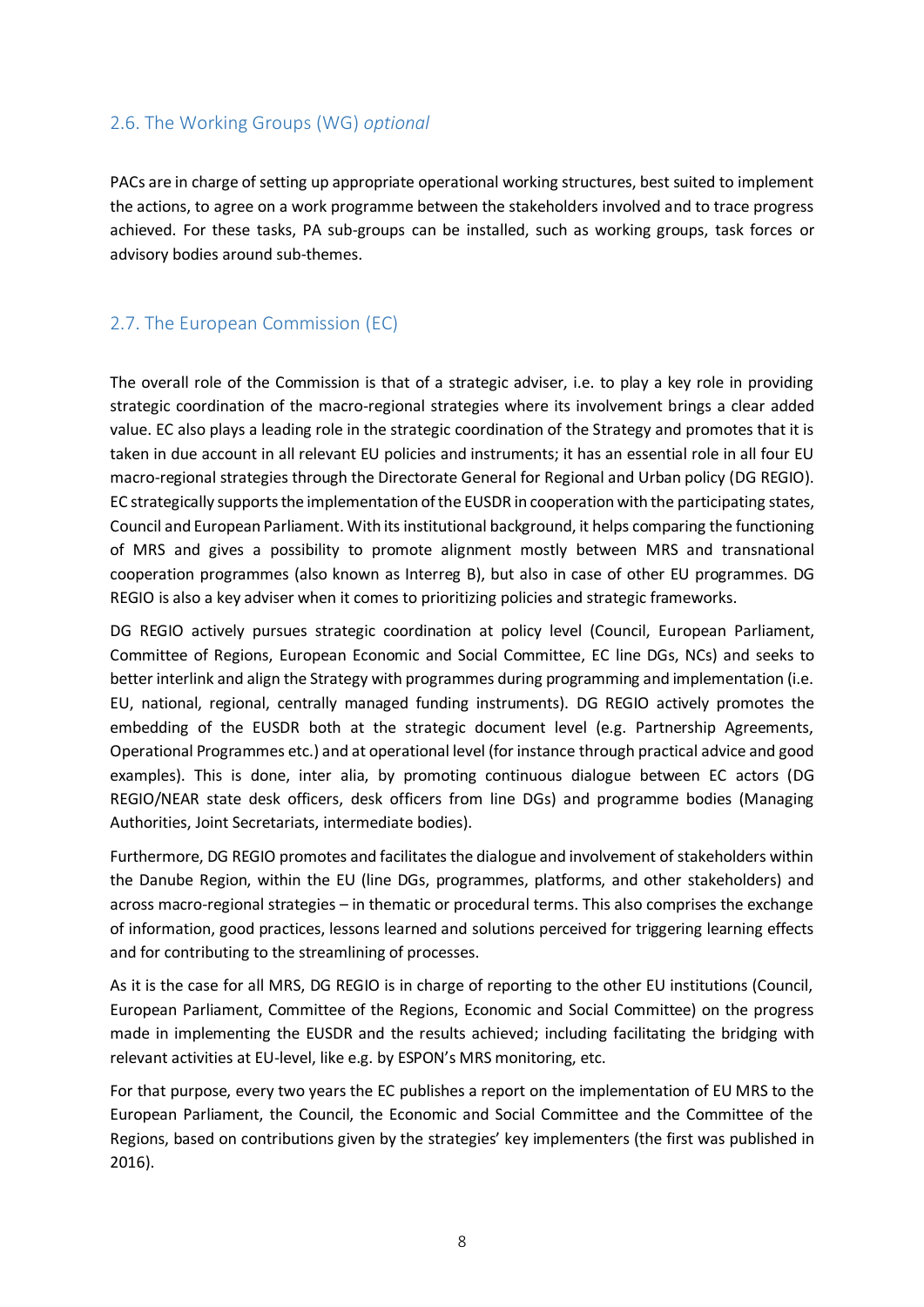The EC attends the NC, PAC and – as far as feasible - SG meetings in its advisory and supportive role and supports participation / involvement of line DGs in the PAs' work.

#### <span id="page-10-0"></span>2.8. The Danube Strategy Point (DSP)

The Danube Strategy Point (DSP) is a strategic working unit and supportive body for the EUSDR, which supports the implementation, communication, capacity building, monitoring and evaluation of the EUSDR.

The DSP supports both the core strategic decision-makers(NCs) and the operational level (PACs) of the Strategy. Additionally, it enhances the connection of the Strategy to EU financial resources and to DG REGIO. The DSP thus has a supporting function for the Strategy, easing the communication and coordination among the (Trio) Presidency, the EC, NCs, PACs, further stakeholders and the wider public. Its primary role is to support the EUSDR implementation, communication, monitoring and evaluation and interlinking with DTP.

Furthermore, DSP offers technical support to PAs and supports the development of capacities of all actors involved, taking into account the multiple challenges posed by different fields, especially non-EU states.

Through various activities in those areas, DSP also provides necessary information to the NCs, feedback and proposals for streamlining the operational and political decision-making processes.

DSP seeks to promote the EUSDR within the Danube Region, but also on European level by performing agreed communication activities.

DSP supports the alignment of the Strategy and funding instruments and collaboration with strategic actors and other MRS.

DSP should also carry out a cross-reference analysis of the work and projects made in the PAs.

One of the DSP's functions is to ensure the institutional memory of the EUSDR and contribute to the capacity building of its main actors.

DSP's day-to-day work is done in close contact with the incumbent Presidency.

### <span id="page-10-1"></span>3. Danube Transnational Programme (DTP)

DTP is considered as key partner for implementing the EUSDR objectives (see relevant Interreg regulation). DTP projects have important functions in this respect.

The governance arrangement between DTP and the EUSDR will have to be specified during the DTP programming process 2021-2027.

In the 2014-2020 period DTP provided financial support to the PACs*,* to the DSP, and to the Annual Forum. Therefore, it is an essential instrument for the implementation of the EUSDR. Furthermore, projects and activities funded by the DTP shall be fully aligned with the EUSDR. Moreover, studies like the territorial analysis carried out for the preparation of the DTP's programming of the 2021-2027